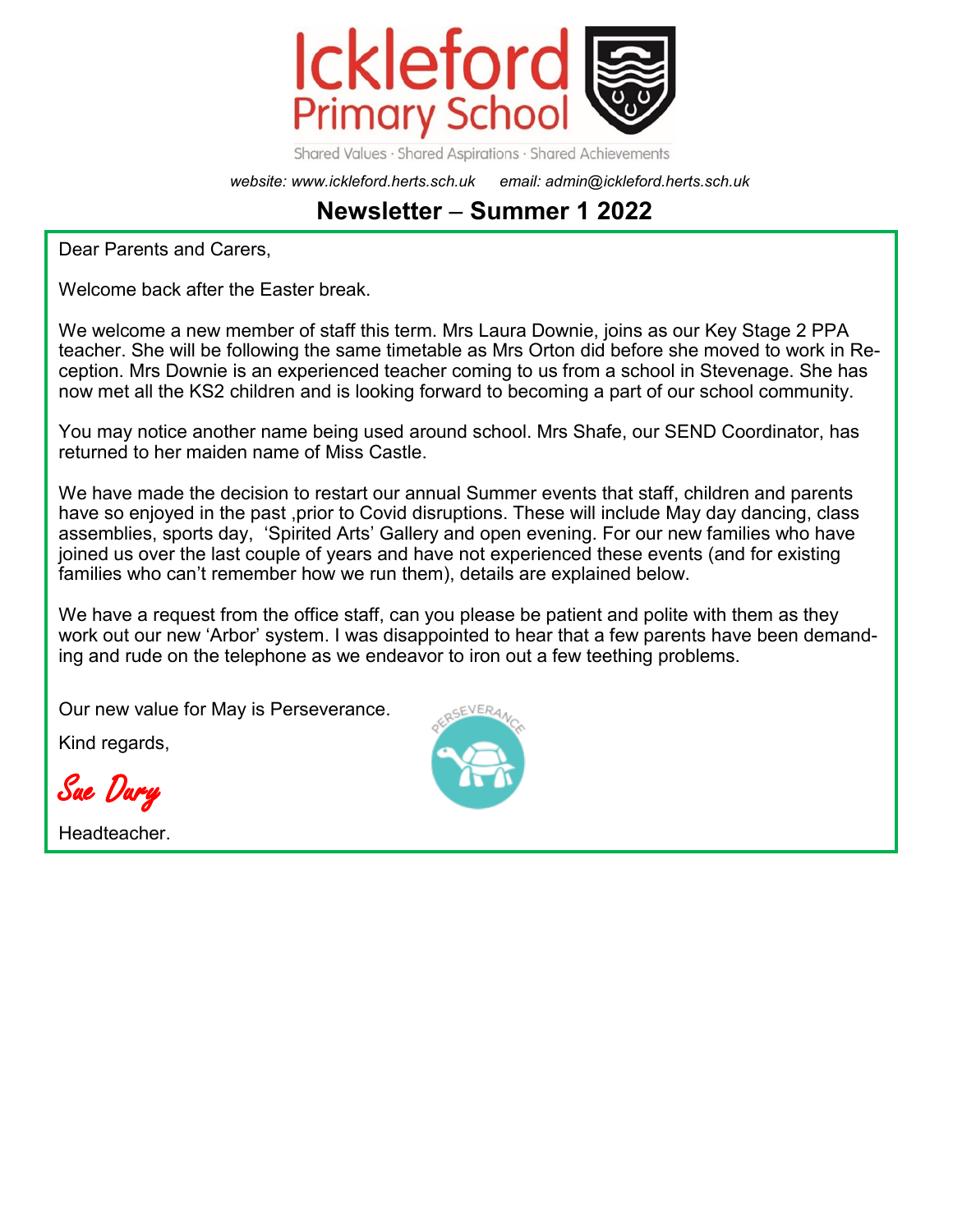

## **Whole School, May Day Dancing, 11am, School Front Lawn**

Over the next few weeks, weather permitting, all the children will be rehearsing a traditional country dance routine which they will perform to each other and to parents. In the past, this has always been a joyous event (if a little fraught for the teachers!). You are welcome to join us around the edge of the front lawn, in front of school, to spectate. Year 5 and 6 are excited about learning a tricky May pole dance. Please note, if the weather is inclement, we may have to cancel the event, as it may not

be safe for the children to dance on the grass as it can be very slippy and hazardous. Fingers crossed we can look forward to you joining us.

### **Summer Term Arrangements**

We are now into our **summer uniform** dress code. Summer dresses and shorts may now be worn up until October half term, next academic year.

Please note, staff cannot apply **sunscreen** to children. Please apply sunscreen before the start of school and always provide your child with a clearly named **sun hat/cap**.

Please ensure that if your child has **hayfever**, they are dosed up with the appropriate medication before coming to school. We can not provide alternative playtime arrangements for those who experience symptoms and doors and windows will be open to provide ventilation throughout the day.

Can we also remind you about **rucksacks** in the cloakroom. In KS2, please provide a small rucksack if required that will fit on a peg and not encroach into other children's space.

Please ensure your child has a **school appropriate water bottle** every day for summer term. A vast array of water bottles are beginning to creep back into school. Our school rule is the use of a clear transparent bottle with a sports top only. We need to see it is only water in the bottle and ensure it is leak proof.

As the weather improves, children are starting to remove layers of clothing to cool down, both in PE and in class. We are discovering that many items of clothing are not named and we are spending increasing amounts of time trying to return stray items. **PLEASE ENSURE THAT YOU NAME PE KIT AND SCHOOL UNIFORM** for your child.



### **SPORTS DAY - Monday 4th July, 9:30– 11:30 am, School Field**

Mr Wylie, our sports coach, is organising a day full of competitive and fun events for each year group. We are inviting parents to join us for our competitive morning session where all the children take part in running and field events, . In the afternoon, the children will be organised into mixed age groups and take part in a carousel of fun challenges. For safeguarding reasons, we cannot invite parents to attend the afternoon's events. A trophy will be awared to the winning sports team at the end of the day.

### **After School Football Club for Years 5, 4 and 3.**

To avoid any confusion, Mr Wylie has informed children that for this club it is advised that they wear kit other than their school PE Kit. Team football kits are permitted. Mr Wylie does request that children attending wear **shin pads and long socks** but football boots are not essential as long as they wear sturdy trainers.

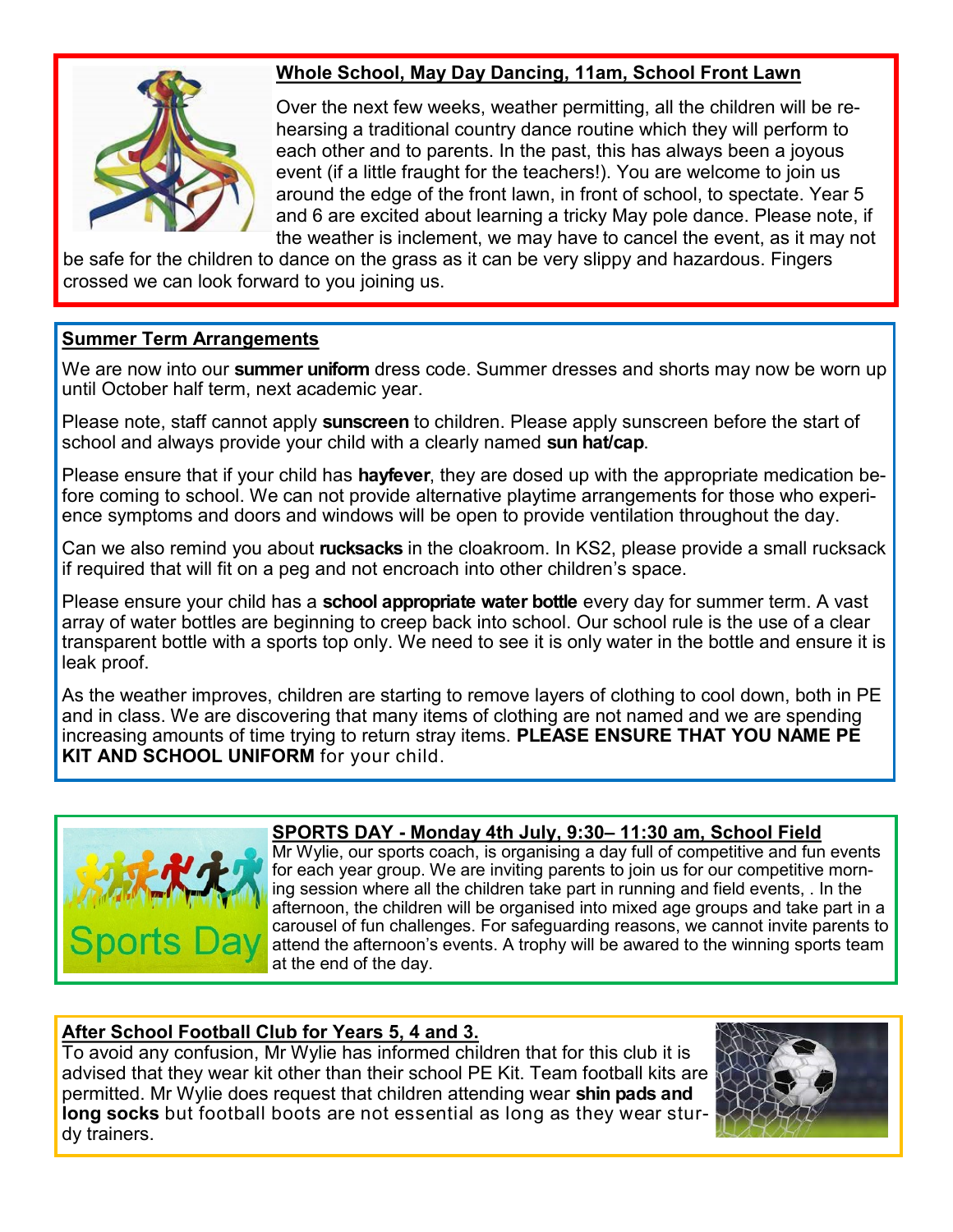#### **Summer Term Class Assemblies**

Towards the latter part of the term, each class will prepare and share a class assembly with the whole school, lasting no more than half an hour. This may involve the children sharing work they have achieved over the year both written and artistic but may also include the odd dramatic or musical moment and maybe a song or two! **Parents only** are invited to attend their own child's class assembly. We have limited space for numbers once the whole school is in the hall. We also request that **younger siblings including babies do not attend** as this can be off putting for the children as they perform and we do not have space for buggies etc. Sadly, class assemblies **cannot be recorded on a phone** or other devices for media consent/safeguarding reasons. We also have children in our school who are sensitive to sound. When congratulating the children at the end, we politely request parents and pupils just applaud the children and avoid vocal sounds of appreciation. This will greatly help our more noise sensitive children. Please respect these requests. Thank you.



#### **Below are the list of assembly times and dates:**

| Tuesday 24th May, 9:30am   |
|----------------------------|
| Tuesday 7th June, 9:30am   |
| Tuesday 14th June, 9:30am  |
| Tuesday 21st June, 9:30am  |
| Tuesday 28th June, 9:30am  |
| Tuesday 28th June, 6:15pm  |
| Tuesday 5th June, 9:30 am  |
| Tuesday 12th June, 9:30 am |

Year 3 Year 4 Year 2 Year 1 Year 6 (Whole School only) Year 6 (Parents only) Year 5 Reception

After the assembly has concluded and the rest of school have vacated the hall, parents are then invited to personally congratulate their child before they leave. We look forward to seeing you at your child's assembly.

| DATES FOR YOUR DIARY 1st Half Summer Term 2022           |                                                                              |  |
|----------------------------------------------------------|------------------------------------------------------------------------------|--|
| Extra-Curricular Clubs will not run on last week of term |                                                                              |  |
| <b>Date</b>                                              | <b>Event</b>                                                                 |  |
| Thursday 21st April                                      | Year 6 and Year 5 STEM Knex Challenge, Hall                                  |  |
| Mon 25th - Thurs 28th April                              | Year 6 Mock SATs Week                                                        |  |
| Friday 29th April                                        | Ickleford vs St Andrew's cricket match, 3:30pm, Ickleford CC Ground.         |  |
| <b>Monday 2nd May</b>                                    | <b>Bank Holiday - School Closed</b>                                          |  |
| Tuesday 3rd May                                          | St. Ippolyts vs Ickleford cricket match, 4 pm away.                          |  |
| Wednesday 4th May                                        | B Team Netball Rally, 1-3:30pm, Whitehill Junior School                      |  |
| Mon 9th May - Thurs 12th May                             | Year 6 SATs Week                                                             |  |
| Friday 13th May                                          | Mental Health Day, whole school collective worship, 9:10am                   |  |
| Friday 13th May                                          | Ickleford vs Offley, 3:30pm, Ickleford Cricket Club                          |  |
| Monday 16th May                                          | Class Mental Heath Awareness sessions with Miss Castle & Mrs Walker          |  |
| Wednesday 18th May                                       | Class Mental Heath Awareness sessions with Miss Castle & Mrs Walker          |  |
| Wednesday 18th May                                       | Under 9s Tennis Competition, 12:45-3:45pm, Letchworth Sports and tennis Club |  |
| Thursday 19th May                                        | Whole School May Day Dancing, 11am, School front lawn, parents welcome       |  |
| Mon 23rd - Fri 27th May                                  | Year 6 Isle of Wight residential                                             |  |
| Tuesday 24th May                                         | Year 3 Class Assembly, 9:30am, School Hall                                   |  |
| Friday 27th May                                          | Platinum Jubilee, Whole School Church Service 9:30 am                        |  |
| Friday 27th May                                          | Platinum Jubilee, Whole School Picnic/Street Party, School Field, 2pm        |  |
| Friday 27th May                                          | School closes, 3:25pm for Whitson Break                                      |  |
|                                                          | 2nd Half Summer Term Dates on next page                                      |  |